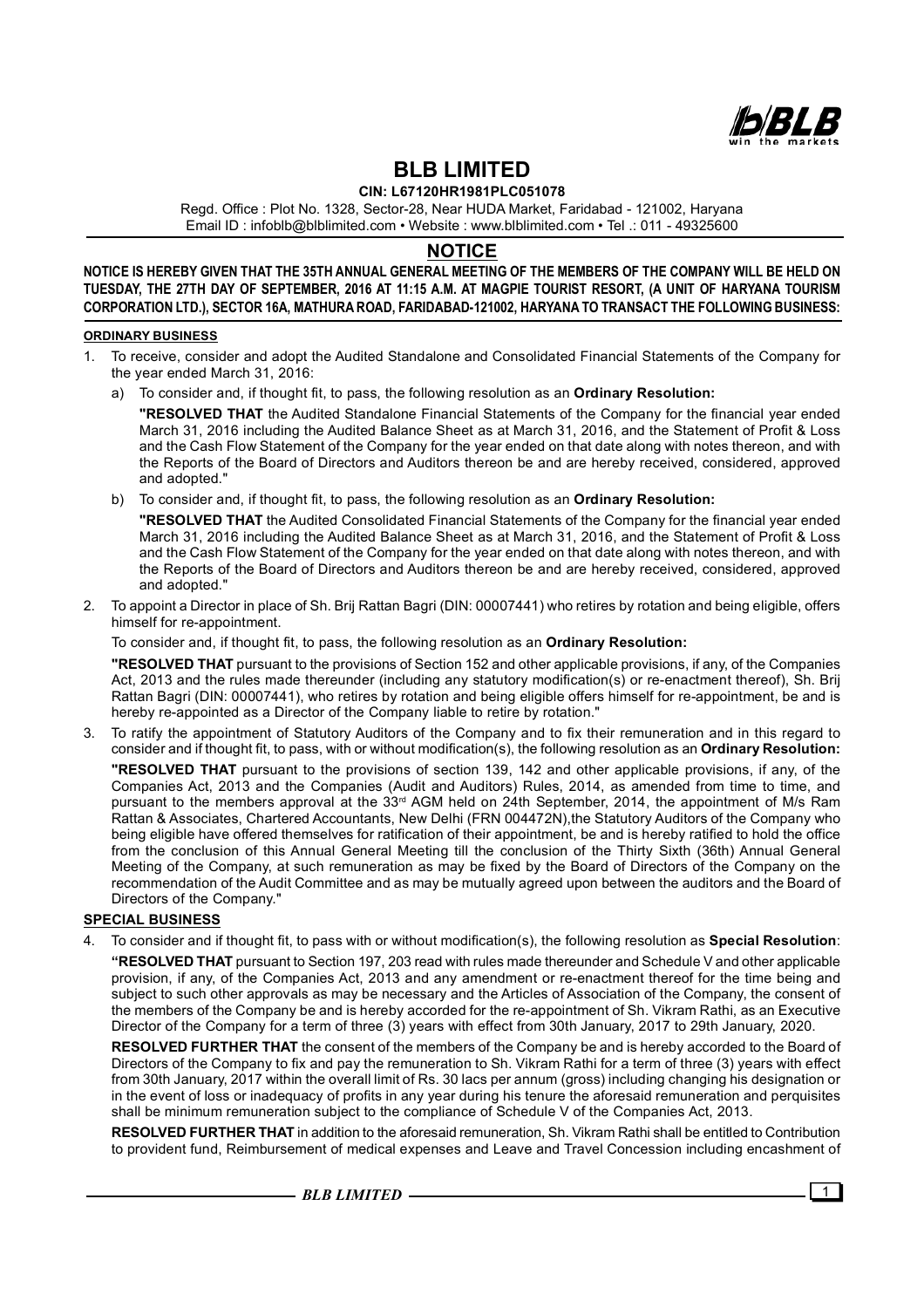

leave as per the Company's Policy and the same shall not be part of overall limit of Rs. 30 lacs per annum (gross) or such minimum remuneration subject to the compliance of Schedule V of the Companies Act, 2013.

**RESOLVED FURTHER THAT** the Board of Directors of the Company be and is hereby authorized to do all such further acts, deeds, things and execute all such documents, instruments and writings as may be required to take all such actions as may be required to give effect to the above said resolution".

5. To consider and if thought fit, to pass with or without modification(s), the following resolution as **Special Resolution**: **"RESOLVED THAT** pursuant to provisions of Section 179 of the Companies Act, 2013 read with rules made thereunder and other applicable provision, if any, (including any amendment or re-enactment thereof for the time being) and the Memorandum and Articles of Association of the Company and provisions to Regulation 24 of SEBI (Listing Obligations and Disclosure Requirements) Regulations, 2015, and subject to such other approvals, consents, permissions and sanctions as may be necessary from any other statutory authority(ies), departments, regulators, the Board of Directors of the Company (which term shall include any committee thereof) be and is hereby authorized to sale its stake/ investment in equity shares of M/s Sri Chaturbhuj Properties Limited and/or M/s Sri Sharadamba Properties Limited, wholly owned subsidiaries of the Company, in one or more tranches and either in part or as a whole, at a price as may be mutually agreed upon between the Board of Directors or the duly authorised directors of Board and the other party or parties, as the case may be in the best interest of the Company.

**RESOLVED FURTHER THAT** the Board of Directors of the Company be and is hereby authorized to determine, negotiate the price and to do all such further acts, deeds, things and execute all such documents, instruments and writings as may be required to take all such actions as may be required to give effect to the above said resolution."

Plot No. 1328, Sector-28, Near HUDA Market, Faridabad-121002, Haryana CIN: L67120HR1981PLC051078 Email: infoblb@blblimited.com **(Swati Sharma)**

**Registered Office: By Order of the Board of Directors of**

*Company Secretary* Place : New Delhi Membership No. : A34698 Date : 12.08.2016 **Date : 12.08.2016** Address: 3<sup>rd</sup> Floor, ECE House, Annexe-II, 28A, Kasturba Gandhi Marg, New Delhi–110001

### **NOTES**:

- 1. An Explanatory Statement pursuant to Section 102(1) of the Companies Act, 2013 with respect to the special business set out in the Notice is annexed hereto.
- 2. **A MEMBER ENTITLED TO ATTEND AND VOTE AT THE ANNUAL GENERAL MEETING IS ENTITLED TO APPOINT A PROXY TO ATTEND AND VOTE ON A POLL INSTEAD OF HIMSELF/HERSELF AND SUCH PROXY NEED NOT BE A MEMBER OF THE COMPANY. PROXIES, IN ORDER TO BE EFFECTIVE, MUST BE RECEIVED AT THE REGISTERED OFFICE OF THE COMPANY, NOT LESS THAN FORTY-EIGHT HOURS BEFORE THE COMMENCEMENT OF THE MEETING. A PROXY FORM WITH THE ADMISSION SLIP IS APPENDED WITH THIS NOTICE.**
- 3. **A PERSON CAN ACT AS A PROXY ON BEHALF OF MEMBERS NOT EXCEEDING 50 (FIFTY) AND HOLDING IN AGGREGATE NOT MORE THAN TEN PERCENT OF THE TOTAL SHARE CAPITAL OF THE COMPANY CARRYING VOTING RIGHTS. A MEMBER HOLDING MORE THAN TEN PERCENT OF THE TOTAL SHARE CAPITAL OF THE COMPANY CARRYING VOTING RIGHTS MAY APPOINT A SINGLE PERSON AS PROXY AND SUCH PERSON SHALL NOT ACT AS PROXY FOR ANY OTHER PERSON OR SHAREHOLDER.**
- 4. Corporate Members intending to send their authorized representatives to attend the Meeting pursuant to Section 113 of the Companies Act, 2013 are requested to send a certified copy of Board resolution authorizing their representative to attend and vote on their behalf at the Meeting.
- 5. In case of Joint holders attending the Meeting, only such joint holder who is higher in the order of name will be entitled to vote.
- 6. Members who hold shares in dematerialized form are requested to bring their Client ID and DP ID number for easy identification and attendance at the meeting.
- 7. Members/proxies attending the meeting are requested to bring their duly filled admission/ attendance slip at the meeting as attached with the Notice of Annual General Meeting.
- 8. Members are requested to bring their copies of the Annual Report at the Venue of Annual General Meeting.
- 9. For the security and safety of the members, the shareholders/attendees are requested not to bring any article / baggage, water bottles and tiffin boxes etc. at the venue of the Annual General Meeting.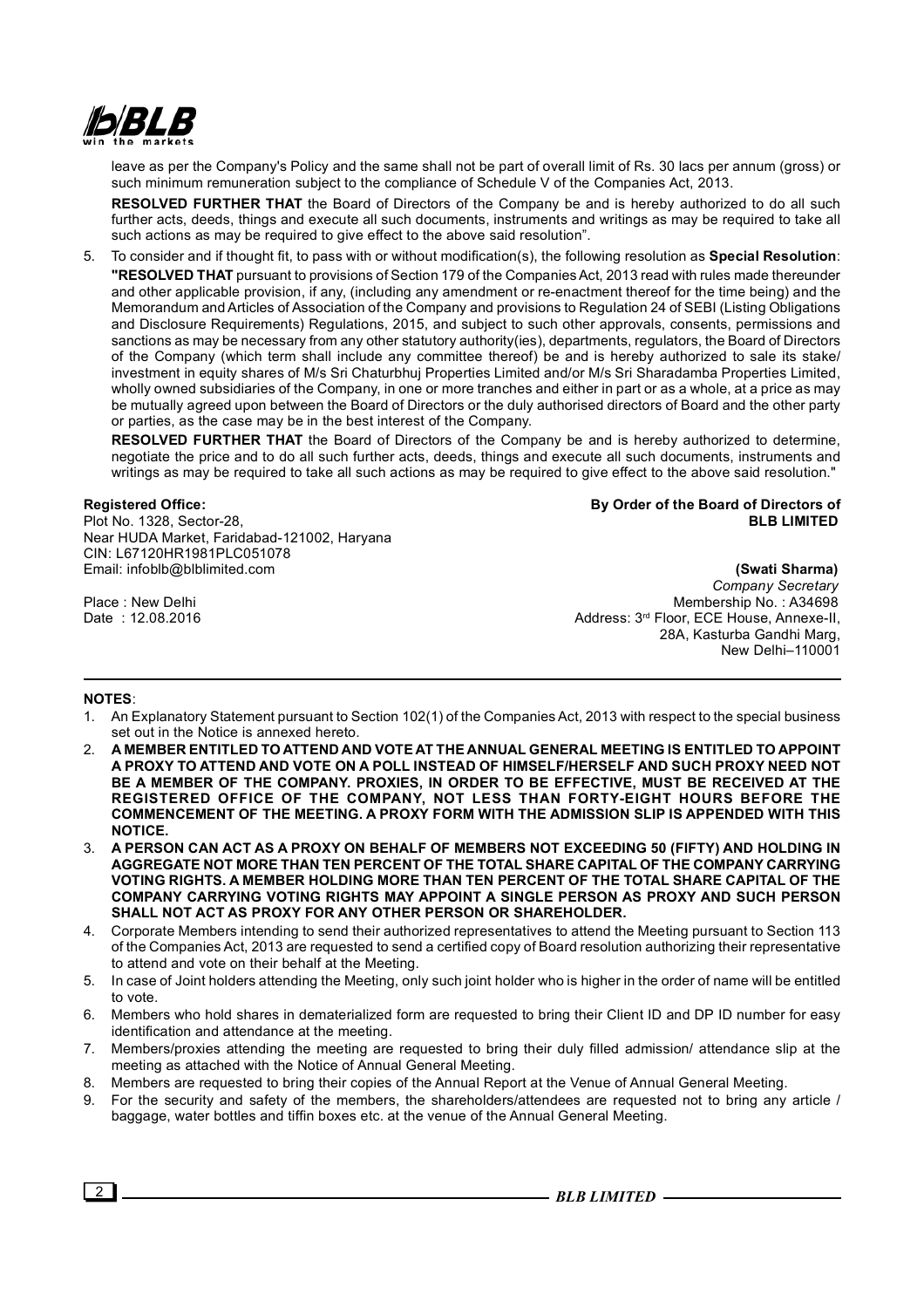

- 10. The Notice of Annual General Meeting will be sent to those members / beneficial owners, whose name will appear in the register of members / list of beneficiaries received from the depositories as on **Friday, the 19th day of August, 2016.**
- 11. The soft copy of Annual report, Notice of Annual General Meeting, etc. are being sent to the members who have registered their email ids with their depository participant / Company's Registrar and Share Transfer Agent (RTA). Members are requested to update their preferred e-mail ids with the Company / depository participants / RTA which will be used for the purpose of sending the communications in future.

Members requiring a soft copy of the Annual Report, Notice of Annual General Meeting etc, may write to the Company at the **infoblb@blblimited.com** and/or at the address mentioned in **Note No. 27 below.**

Members whose email id is not registered with the Company will be sent printed copies of this Annual Report, Notice of Annual General Meeting etc., at their registered address with the company through permitted mode.

Members whose e-mail ids are registered with the Company and who wish to receive printed copy of the Annual Report, Notice of Annual General Meeting etc. may send their request to the Company at its Corporate Office address as mentioned in **Note No. 27 below** or to the Company's RTA, Abhipra Capital Ltd. A-387, Abhipra Complex, Dilkhush Industrial Area, G.T. Karnal Road, Azadpur, New Delhi-110033 or through e-mail at **infoblb@blblimited.com.**

- 12. The Annual Report together with the Notice of the Annual General Meeting is also being hosted at the website of the Company **www.blblimited.com**.
- 13. Members desirous of getting any information about the accounts and operations of the Company are requested to submit their queries addressed to the Compliance Officer or Sh. Vikram Rathi, Executive Director at **csblb@blblimited.com** at least 10 days in advance of the meeting so that the information called for can be made available at the meeting.
- 14. The Register of Members and the Share Transfer Books of the Company shall remain closed from **Tuesday, 20th September, 2016 to Tuesday, 27th September, 2016 (both days inclusive)** in terms of the provisions of the Companies Act, 2013 and the SEBI (Listing Obligations and Disclosure Requirements) Regulations, 2015.
- 15. Information regarding particulars of the Directors to be appointed and the directors seeking re-appointment requiring disclosure in terms of the SEBI (Listing Obligations and Disclosure Requirements) Regulations, 2015, applicable Secretarial Standards as prescribed by the Institute of Company Secretaries of India and the explanatory statement pursuant to Section 102 of the Companies Act, 2013, are annexed hereto as required for the item set in resolution No.4 and 5. The directorships held by the directors considered for the purpose of disclosure does include the directorships held in all companies except foreign companies. The committee chairmanships / memberships considered for the purposes of disclosure are those prescribed under SEBI (Listing Obligations and Disclosure Requirements) Regulations, 2015 viz. Audit Committee, Nomination and Remuneration Committee and Stakeholders' Relationship Committee / Investors' Grievance Committee of Indian public limited companies.
- 16. Members holding shares in physical form are requested to notify any change in their address, Bank Account details and email IDs etc. to the Company / RTA and members, whose shareholding is in electronic format are requested to direct change of their address, e-mail ID and updation of bank account details to their respective depository participants.
- 17. The Securities and Exchange Board of India (SEBI) vide circular ref no. MRD/DoP/CIR-05/2007 dated April 27, 2007, made Permanent Account Number (PAN) under Income Tax Act as the sole identification number for all participants transacting in the securities market, irrespective of the amount of transaction. In continuation of the aforesaid circular it is hereby clarified that for securities market transactions and off market/private transactions involving transfer of shares of listed companies in physical form, it shall be mandatory for the transferee(s) to furnish copy of PAN card to the company /Registrar and Share Transfer Agent for registration of such transfer of shares. Members holding shares in electronic form are, therefore, requested to submit their PAN details to their Depository Participants and Members holding shares in physical form can submit their PAN details to the Company at address given at **Note No. 27 below.**
- 18. Pursuant to the provisions of Section 205A(5) and 205C of the Companies Act, 1956, the Company shall be transferring the unpaid or unclaimed dividend for the financial year 2008-2009 on its due date to the Investor Education and Protection Fund (IEPF) established by the Central Government.
- 19. Members are requested to note that those members, who has so far not claimed or collected their dividend for any financial year from 2008-2009 onwards, may write to the Company or Registrar and Share Transfer Agent for claiming the same. The Dividend amount remaining unclaimed/ unpaid for a period of seven years from the date of declaration will be transferred to Investor Education and Protection Fund and no claim can be made against those amounts from the IEPF or the Company.
- 20. The shareholders can opt for only one mode of voting i.e. either through remote e-voting or through ballot paper at the AGM. In case of voting by both the modes, vote casted through e-voting will be considered final and voting through ballot paper will be considered invalid.
- 21. The voting rights of Members for remote e-voting or for voting through ballot paper at the Annual General Meeting shall be in proportion to their shares to the paid up equity share capital of the Company as on the cut off date i.e. **Tuesday, 20th September, 2016**.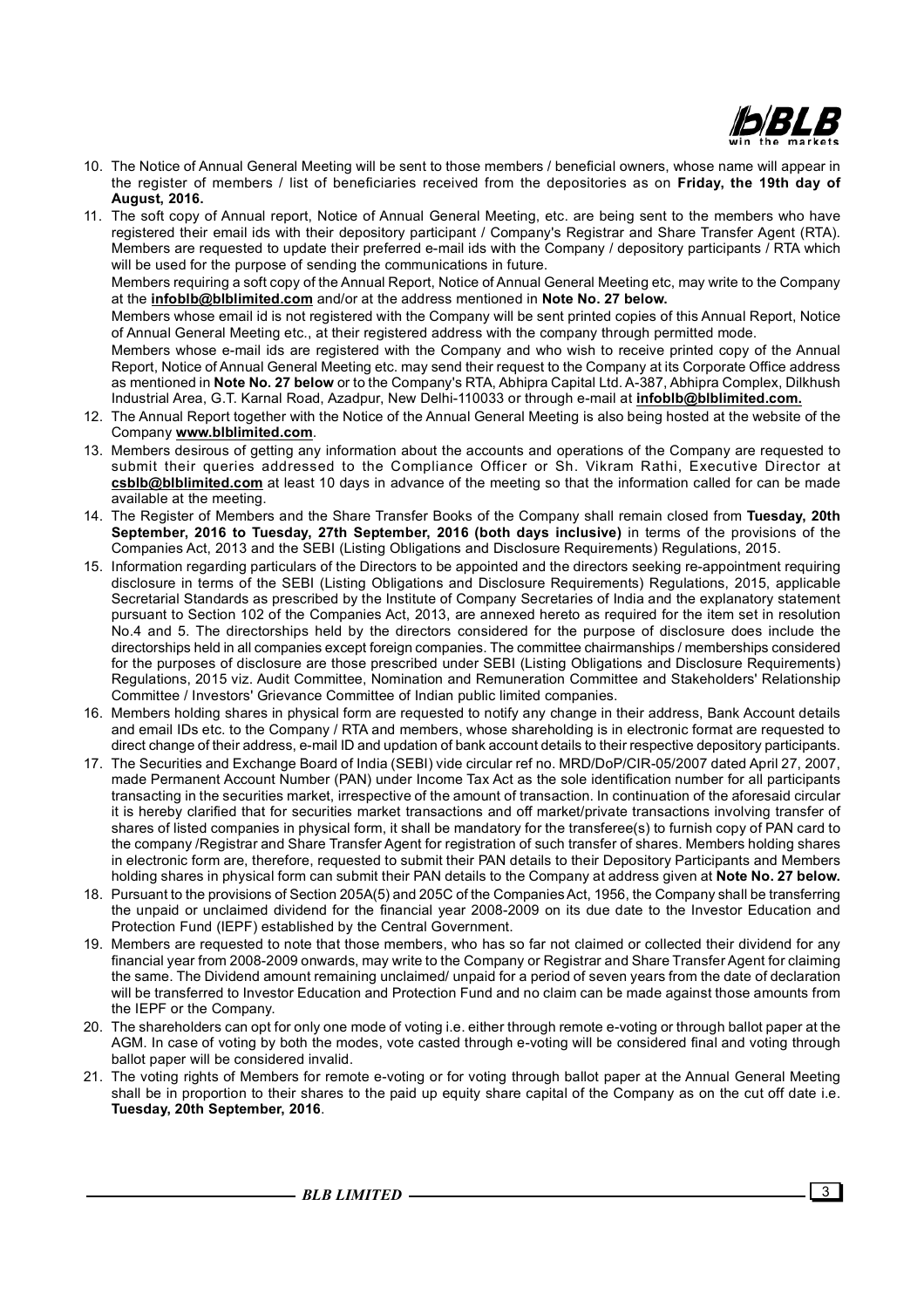

- 22. The details for remote e-voting for Members along with the detailed instructions of e-voting are provided in the notes itself, being sent along with the Notice of Annual General Meeting.
- 23. Subject to receipt of requisite number of votes, the resolution(s) at item no. 1 to 5 in Notice of AGM shall be deemed to be passed at the 35th Annual General Meeting of the Company scheduled to be held on **Tuesday, 27th September, 2016**. The Results declared alongwith the Scrutinizer's Report shall be placed on the Notice Board of the company at its Registered Office and its Corporate Office, Company's website **(www.blblimited.com)**, on the website of NSDL **(www.nsdl.com)** immediately after the result is declared by the Chairman and communicated to Stock Exchanges.
- 24. Company will be disclosing to the Stock Exchanges, as per Regulation 44 of the SEBI (Listing Obligations and Disclosure Requirements) Regulations, 2015, the details of results of voting on each of the resolutions passed in this Notice.
- 25. The shareholders are requested to communicate all their correspondence to:

| The Compliance Officer,          |
|----------------------------------|
| <b>BLB Limited</b>               |
| 3rd Floor, ECE House, Annexe-II, |
| 28A, Kasturba Gandhi Marq,       |
| New Delhi-110001                 |
| Ph. No.: +91-11-49325600         |
| Fax No.: +91-11-49325637         |

- 26. A **Route Map** along with the Prominent Landmark for easy location of the Venue of Annual General Meeting is annexed with the Notice and also available on website of Company at **www.blblimited.com.**
- 27. The Attendance sheet, Proxy Form along with Ballot Paper is annexed with the Notice and also available on website of Company at **www.blblimited.com.**
- 28. The Register of Directors and Key managerial Personnel and their shareholding, maintained u/s 170 of the Companies Act, 2013 and Register of Contracts or Arrangements in which Directors are interested maintained u/s 189 of the Companies Act, 2013 and all other documents referred to in the Notice and explanatory statement, will be available for inspection by the members of the Company at Registered office of the Company during business hours 10:00 A.M. to 06:00 P.M. (except Sunday, National Holidays and Gazetted Holidays) up to the date of Annual General Meeting and will also be available during the Annual General Meeting.
- 29. Voting through Electronic means:
	- I. In compliance with provisions of Section 108 of the Companies Act, 2013, Rule 20 of the Companies (Management and Administration) Rules, 2014 as amended by the Companies (Management and Administration) Amendment Rules, 2015 and Regulation 44 of SEBI (Listing Obligations and Disclosure Requirements) Regulations, 2015, the Company is pleased to provide members facility to exercise their right to vote on resolutions proposed to be considered at the Annual General Meeting (AGM) by electronic means and the business may be transacted through e-Voting Services. The facility of casting the votes by the members using an electronic voting system from a place other than venue of the AGM ("remote e-voting") will be provided by National Securities Depository Limited (NSDL).
	- II. The facility for voting through ballot paper shall be made available at the AGM and the members attending the AGM who have not cast their vote by remote e-voting shall be able to exercise their right at the AGM through ballot paper.
	- III. The members who have cast their vote by remote e-voting prior to the AGM may also attend the AGM but shall not be entitled to cast their vote again.
	- IV. The remote e-voting period commences on **Saturday, 24th September, 2016 (9:00 am IST)** and ends on **Monday, 26th September, 2016 (5:00 pm IST)**. During this period members' of the Company, holding shares either in physical form or in dematerialized form, as on the cut-off date **Tuesday, 20th September, 2016,** may cast their vote by remote e-voting. The remote e-voting module shall be disabled by NSDL for voting thereafter. Once the vote on a resolution is cast by the member, the member shall not be allowed to change it subsequently.
	- V. The process and manner for remote e-voting are as under:
		- A. In case a Member receives an email from NSDL [for members whose email IDs are registered with the Company/Depository Participant(s)] :
			- (i) Open email and open PDF file viz; "BLB Limited e-voting.pdf" with your Client ID or Folio No. as password. The said PDF file contains your user ID and password/PIN for remote e-voting. Please note that the password is an initial password.
			- (ii) Launch internet browser by typing the following URL: **https://www.evoting.nsdl.com/**
			- (iii) Click on Shareholder Login
			- (iv) Put user ID and password as initial password/PIN noted in step (i) above. Click Login.
			- (v) Password change menu appears. Change the password/PIN with new password of your choice with minimum 8 digits/characters or combination thereof. Note new password. It is strongly recommended not to share your password with any other person and take utmost care to keep your password confidential.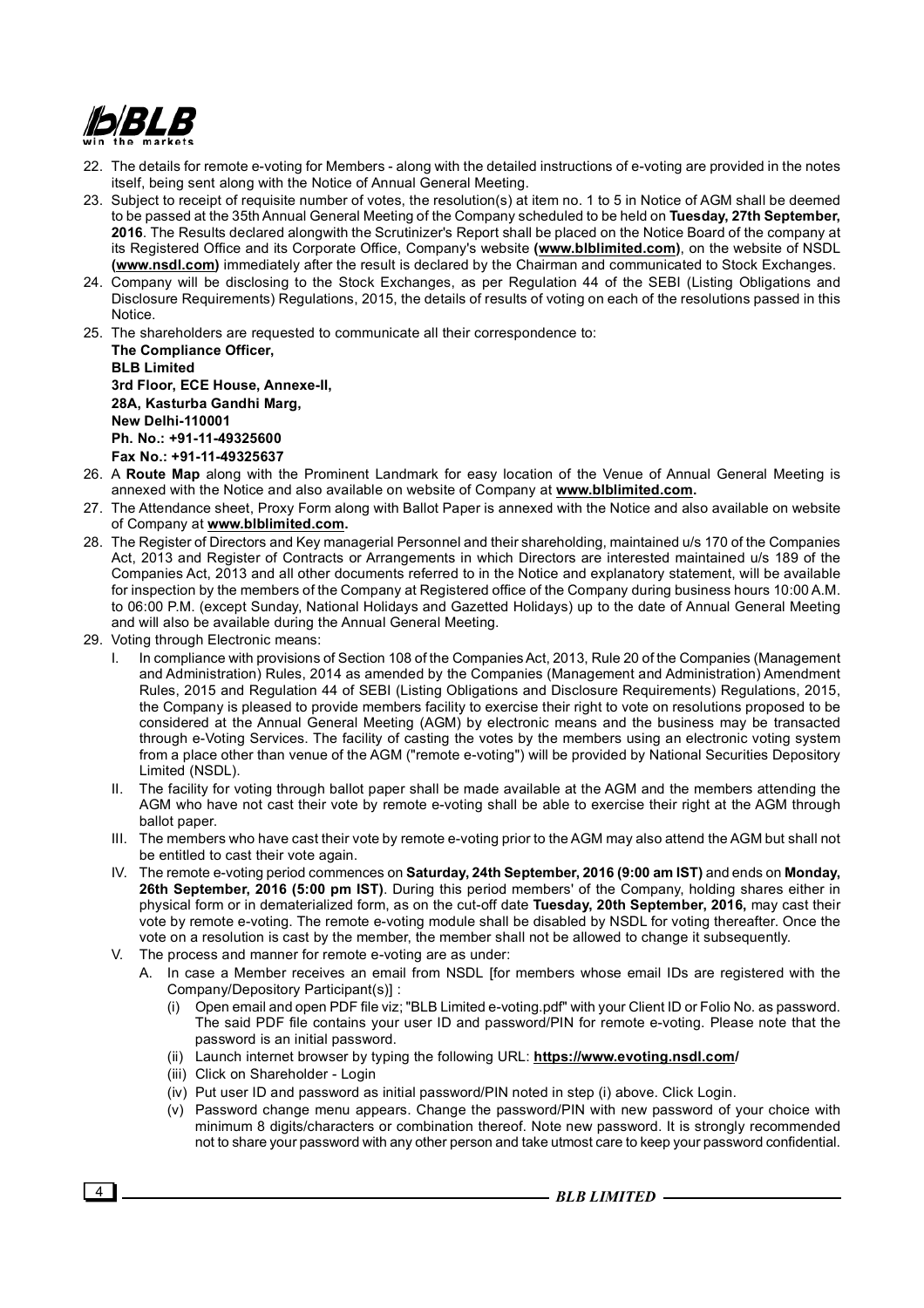

- (vi) Home page of remote e-voting opens. Click on remote e-voting: Active Voting Cycles.
- (vii) Select "EVEN" of "BLB LIMITED".
- (viii)Now you are ready for remote e-voting as Cast Vote page opens.
- (ix) Cast your vote by selecting appropriate option and click on "Submit" and also "Confirm" when prompted.
- (x) Upon confirmation, the message "Vote cast successfully" will be displayed.
- (xi) Once you have voted on the resolution, you will not be allowed to modify your vote.
- (xii) Institutional shareholders (i.e. other than individuals, HUF, NRI etc.) are required to send scanned copy (PDF/JPG Format) of the relevant Board Resolution/ Authority letter etc. together with attested specimen signature of the duly authorized signatory(ies) who are authorized to vote, to the Scrutinizer through e-mail **rupesh@cacsindia.com** with a copy marked to **evoting@nsdl.co.in**
- B. In case a Member receives physical copy of the Notice of AGM [for members whose email IDs are not registered with the Company/Depository Participant(s) or requesting physical copy] :
	- (i) Initial password is provided separately along with the notice of the AGM: **EVEN (Remote e-voting Event Number) USER ID PASSWORD/PIN**
	- (ii) Please follow all steps from Sl. No. (ii) to Sl. No. (xii) above, to cast vote.
- VI. In case of any queries, you may refer the Frequently Asked Questions (FAQs) for Members and remote e-voting user manual for Members available at the downloads section of **www.evoting.nsdl.com** or call on toll free no.: 1800-222-990.
- VII. If you are already registered with NSDL for remote e-voting then you can use your existing user ID and password/ PIN for casting your vote.
- VIII. You can also update your mobile number and e-mail id in the user profile details of the folio which may be used for sending future communication(s).
- IX. The voting rights of members shall be in proportion to their shares of the paid up equity share capital of the Company as on the cut-off date of **Tuesday, 20th September, 2016**.
- X. Any person, who acquires shares of the Company and become member of the Company after dispatch of the notice and holding shares as on the cut-off date i.e. **Tuesday, 20th September, 2016**, may obtain the login ID and password by sending a request at **evoting@nsdl.co.in** or **csblb@blblimited.com**

However, if you are already registered with NSDL for remote e-voting then you can use your existing user ID and password for casting your vote. If you forgot your password, you can reset your password by using "Forgot User Details/Password" option available on **www.evoting.nsdl.com** or contact NSDL at the following toll free no.1800-222-990.

- XI. A member may participate in the AGM even after exercising his right to vote through remote e-voting but shall not be allowed to vote again at the AGM.
- XII. A person, whose name is recorded in the register of members or in the register of beneficial owners maintained by the depositories as on the cut-off date only shall be entitled to avail the facility of remote e-voting as well as voting at the AGM through ballot paper.
- XIII. Mr. Rupesh Agarwal, Practicing Company Secretary, (Membership No. ACS 16302) failing him Mr. Lakhan Gupta, Practicing Company Secretary, (Membership No. ACS 36583) both Partner(s) of M/s. Chandrasekaran Associates, Company Secretaries have been appointed as the Scrutinizer for providing facility to the members of the Company to scrutinize the voting and remote e-voting process in a fair and transparent manner.
- XIV. The Chairman shall, at the AGM, at the end of discussion on the resolutions on which voting is to be held, allow voting with the assistance of scrutinizer, by use of "Ballot Paper" for all those members who are present at the AGM but have not cast their votes by availing the remote e-voting facility.
- XV. The Scrutinizer shall after the conclusion of voting at the general meeting, will first count the votes cast at the meeting and thereafter unblock the votes cast through remote e-voting in the presence of at least two witnesses not in the employment of the Company and shall make, not later than 48 hours of the conclusion of the AGM, a consolidated scrutinizer's report of the total votes cast in favour or against, if any, to the Chairman or a person authorized by him in writing, who shall countersign the same and declare the result of the voting forthwith.
- XVI.The Results declared along with the report of the Scrutinizer shall be placed on the notice board & website of the Company **www.blblimited.com** and on the website of NSDL immediately after the declaration of result by the Chairman or a person authorized by him in writing. The results shall also be immediately forwarded to the BSE Limited and National Stock Exchange of India Limited.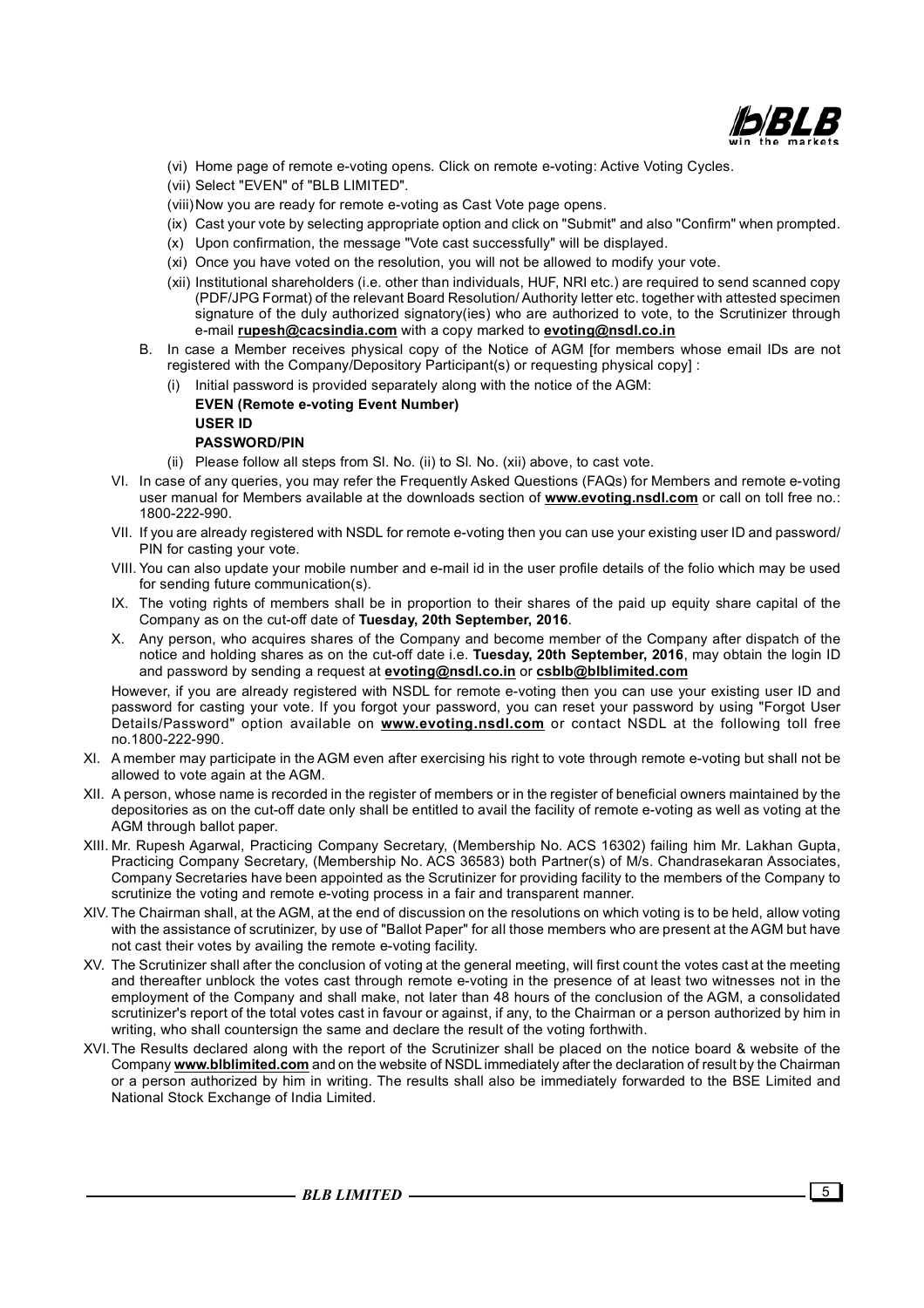

30. Details of Directors Seeking Appointment/Re-Appointment at the Annual General Meeting (Pursuant to Regulation 36 of the SEBI (Listing Obligations and Disclosure Requirements) Regulations, 2015 And Applicable Secretarial Standards)

| <b>PARTICULARS</b>                                                                                                                                                                                                                                                                       | <b>SH. BRIJ RATTAN BAGRI</b>                                                                                                                                                                |  |  |
|------------------------------------------------------------------------------------------------------------------------------------------------------------------------------------------------------------------------------------------------------------------------------------------|---------------------------------------------------------------------------------------------------------------------------------------------------------------------------------------------|--|--|
| Date of Birth and Age                                                                                                                                                                                                                                                                    | 12.12.1950, 65 years                                                                                                                                                                        |  |  |
| <b>Date of Appointment</b>                                                                                                                                                                                                                                                               | 04.12.1981                                                                                                                                                                                  |  |  |
| <b>Qualifications</b>                                                                                                                                                                                                                                                                    | B. Sc Graduate and MBA                                                                                                                                                                      |  |  |
| <b>Expertise in specific functional areas</b>                                                                                                                                                                                                                                            | Expertise in various facets of business such as conceiving<br>business ideas, planning, management, administration, etc                                                                     |  |  |
| <b>Experience (in years)</b>                                                                                                                                                                                                                                                             | 43 years                                                                                                                                                                                    |  |  |
| Chairmanships/Directorships of other<br><b>Companies (excluding foreign companies</b><br>and Section 8 companies)                                                                                                                                                                        | <b>Chairman and Director:</b><br>M/s BLB Commodities Limited;<br>M/s Sri Chaturbhuj Properties Limited;<br>M/s Caprise Commodities Limited<br>Director:<br>M/s BLB Global Business Limited. |  |  |
| <b>Chairmanships/Memberships of</b><br><b>Committees of other Public Companies</b><br><b>Audit Committee</b><br>i.<br><b>Stakeholders' Relationship</b><br>ii.<br><b>Committee</b><br><b>Nomination &amp; Remuneration</b><br>iii.<br><b>Committee</b><br><b>Other Committees</b><br>iv. | $\overline{\phantom{0}}$<br>M/s BLB Commodities Limited.<br>$\overline{\phantom{0}}$                                                                                                        |  |  |
| Number of shares held in the Company                                                                                                                                                                                                                                                     | 32309490 Equity Shares of Re.1/- each                                                                                                                                                       |  |  |
| <b>Last drawn Remuneration</b>                                                                                                                                                                                                                                                           | Nil                                                                                                                                                                                         |  |  |
| <b>Terms and Conditions of Appointment</b>                                                                                                                                                                                                                                               | Being liable to retire by rotation and being eligible offers<br>himself for re-appointment.                                                                                                 |  |  |
| Relationship with other Directors, Manager<br>and other Directors, Key Managerial<br><b>Personnel</b>                                                                                                                                                                                    | He is not related to any director, manager and other key<br>managerial personnel of the company                                                                                             |  |  |
| Number of board meeting attended during<br>the year                                                                                                                                                                                                                                      | 6 out of 6 board meetings held during the year                                                                                                                                              |  |  |

Plot No. 1328, Sector-28, Near HUDA Market, Faridabad-121002, Haryana CIN: L67120HR1981PLC051078 Email: infoblb@blblimited.com **(Swati Sharma)**

**Registered Office: By Order of the Board of Directors of**

*Company Secretary* Place : New Delhi Membership No. : A34698<br>Date : 12.08.2016 Membership No. : A34698 Address: 3<sup>rd</sup> Floor, ECE House, Annexe-II, 28A, Kasturba Gandhi Marg, New Delhi – 110001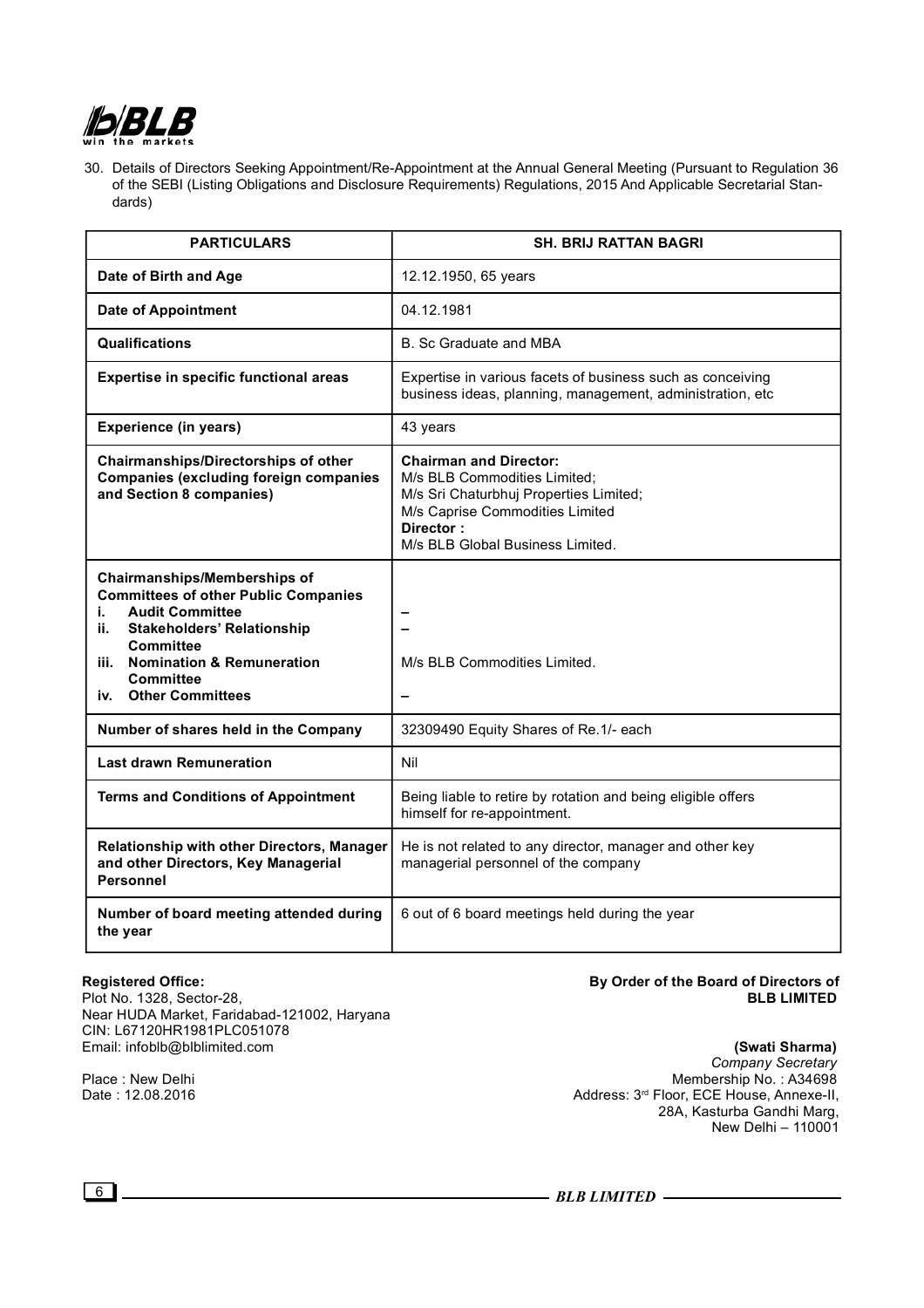

# **EXPLANATORY STATEMENT PURSUANT TO SECTION 102 OF THE COMPANIES ACT, 2013**

## **ITEM NO.4**

The members of the Company in their 32nd Annual General Meeting held on 5th August, 2013, appointed Sh. Vikram Rathi as an Executive Director of the Company with effect from 30th January, 2014 for a period of 3 years upto 29th January, 2017.

Considering the contribution of Sh. Vikram Rathi toward overall achievement of organizational goal the Board of Directors recommends to re-appoint Sh. Vikram Rathi as an Executive Director of the Company for a further period of 3 years with effect from 30th January, 2017 with an overall limit of remuneration of Rs. 30 lacs per annum which is in line with the recommendation of Nomination and Remuneration Committee.

As per the provisions of Section 196, 197, 203 read with rules made thereunder and Schedule V of the Companies Act, 2013 and SEBI (Listing Obligations and Disclosure Requirements) Regulations, 2015, appointment and payment of remuneration to the Executive Director requires member's approval in General Meeting.

Sh. Vikram Rathi, aged 50 years, is the Executive Director of the Company since 31.01.2001 and has been Director since 28.01.1994. He holds 45,600 equity shares of the Company. He is B.Com (Hons.) Graduate and fellow member of The Institute of Chartered Accountants of India. He has a rich experience of 28 years in Capital Market. He is contributing and advising on the corporate, legal, financial affairs business development, strategic planning, etc. of the Company and plays vital role in the present strength and existence of the Company. During the financial year 2015-16, Sh.Vikram Rathi had attended five (5) Board meeting of the Company out of six (6) meetings held.

He also holds directorship in M/s BLB Commodities Limited, M/s BLB Global Business Limited, M/s Sri Chaturbhuj Properties Limited and M/s Sri Sharadamba Properties Limited. Besides he is Chairman of Audit Committee in M/s BLB Commodities Limited

The information as required under Schedule V of the Companies Act, 2013 is as under:-

- **I. GENERAL INFORMATION:**
	-
	- **(2) Date of commencement of commercial Operation** : 04.12.1981
	- **(3) In case of new companies, expected date** : Not Applicable **of commencement of activities as per Project approved by financial institutions Appearing in the prospectus**
	- **(1) Nature of Industry** : Stock Broking and allied Services
		-
		-
	- **(4) Financial Performance: (***Rs. In lacs***)**

| S.No. | <b>Particulars</b>       | 2015-16 | 2014-15  |
|-------|--------------------------|---------|----------|
| . .   | Total Income             | 6167.95 | 30070.66 |
| 2.    | <b>Total Expenditure</b> | 6092.43 | 30042.29 |
| 3.    | Profit before Tax        | 75.51   | 28.36    |
| -4.   | Profit after Tax         | 76.45   | 74.72    |

**(5) Foreign investments or collaborators, If any :** None

## **II. INFORMATION ABOUT THE APPOINTEE:**

**(1) Background Details:** Sh. Vikram Rathi, aged 50 years, is a Fellow member of Institute of Chartered Accountants of India and has a total work experience of 28 years.

|  | (2) Past remuneration: |
|--|------------------------|
|--|------------------------|

| Name             | <b>Designation</b> | Salary(Rs.) | Perquisites (Rs.)   Incentives (Rs.)   Total (Rs.) |           |
|------------------|--------------------|-------------|----------------------------------------------------|-----------|
| Sh. Vikram Rathi | Executive Director | 16,39,808   | 36.600                                             | 16,76,408 |

Note: The aforestated remuneration excludes Rs.2,36,775/- incurred for leave and travel allowance availed by Sh. Vikram Rathi.

- (3) **Job profile and his suitability, recognition or awards:** Sh. Vikram Rathi is a Chartered Accountant by qualification and is contributing and advising on the corporate, legal, financial and strategic planning affairs of the Company. He plays a vital role in the management and administration of the affairs of the Company.
- (4) **Remuneration Proposed:** As set out in the special resolution (item no. 4) of the Notice dated 12.08.2016 for convening the 35th Annual General Meeting of the Company.

The re-appointment and remuneration to Executive Director has been approved by the Nomination and Remuneration Committee.

(5) **Comparative remuneration profile with respect to industry, size of the Company, profile of the position and person (in case of expatriates the relevant details would be w.r.t. the country of his origin):** Taking into consideration the size of the Company, the profile of Sh. Vikram Rathi and the responsibilities shouldered by him, the aforesaid remuneration package commensurates with the remuneration package paid to candidates in similar managerial position in other Companies in the industry.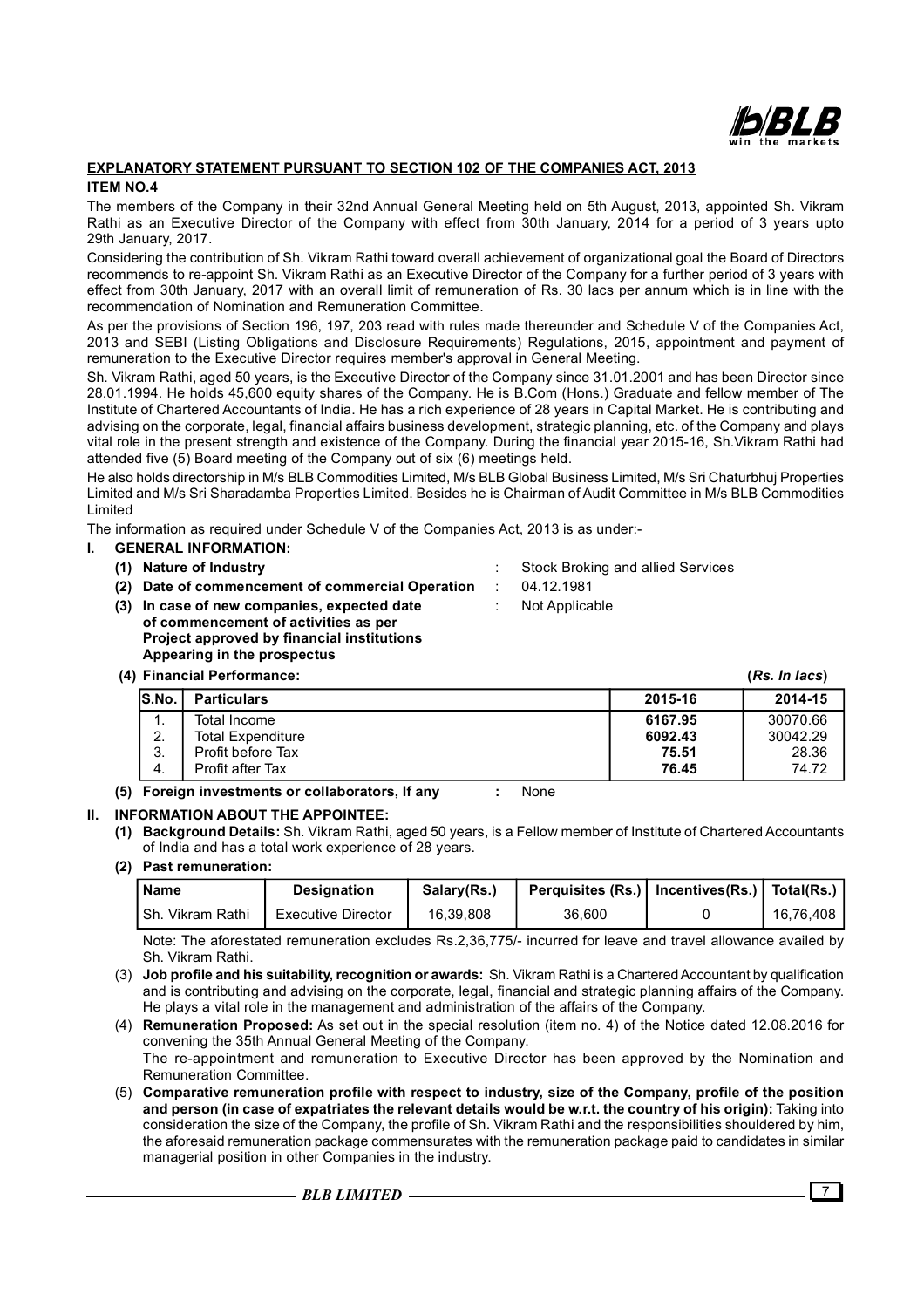

- (6) **Pecuniary relationship directly or indirectly with the Company, or relationship with managerial personnel, if any:** Besides, the remuneration proposed, Sh. Vikram Rathi does not have any other pecuniary relationship direct or indirect with the Company or with any other Managerial Personnel.
- **III. OTHER INFORMATION:**
	- (1) **Reasons of loss or inadequate profit:** For the past several years (including previous financial year) the Company has been earnings profits except 4-5 years in between. The loss or inadequate profit(s) were basically on account of reduced margins in the capital market vertical in which company operates.
	- (2) **Steps taken or proposed to be taken for improvement:** The Company is optimistic to perform better in forthcoming Financial Years. The Company has taken appropriate steps to maintain and improve the profitability in future.
	- (3) **Expected increase in productivity and profit in measurable terms:** The Company shall take all the reasonable steps and measures to maintain and improve the profitability, however, the same cannot be predicted.

### **IV. DISCLOSURE:**

- (1) The disclosure on remuneration package payable to the Executive Director is contained in the Notice dated 12.08.2016 for convening the 35th Annual General Meeting of the Company.
- (2) All the relevant information pertaining to the Executive Director and other Directors required to be disclosed in the Directors' Report under the heading "Corporate Governance" is attached to the Annual Report. The Board of Directors recommends re-appointing Sh. Vikram Rathi as an Executive Director for a period of 3 years at a total remuneration as mentioned in the resolution and recommends the same for your approval as a Special Resolution.

None of the Directors except Sh. Vikram Rathi is concerned or interested in the said resolution.

The Explanatory Statement together with the accompanying Resolution may also be regarded as an abstract and memorandum of interest for the terms of re-appointment and remuneration of Sh. Vikram Rathi, as an Executive Director of the Company under Section 190 of the Companies Act, 2013.

### **DETAILS OF DIRECTORS SEEKING APPOINTMENT/RE-APPOINTMENT AT THE ANNUAL GENERAL MEETING**

(Pursuant to Regulation 36 of the SEBI (Listing Obligations and Disclosure Requirements) Regulations, 2015 AND APPLICABLE SECRETARIAL STANDARDS)

| <b>PARTICULARS</b>                                                                                                                                                                                                                                                         | <b>SH. VIKRAM RATHI</b>                                                                                                                                           |  |
|----------------------------------------------------------------------------------------------------------------------------------------------------------------------------------------------------------------------------------------------------------------------------|-------------------------------------------------------------------------------------------------------------------------------------------------------------------|--|
| Date of Birth and Age                                                                                                                                                                                                                                                      | 13.01.1966, 50 years                                                                                                                                              |  |
| <b>Date of Appointment</b>                                                                                                                                                                                                                                                 | 28.01.1994                                                                                                                                                        |  |
| Qualifications                                                                                                                                                                                                                                                             | B.Com (H) and Fellow member of The Institute of Chartered<br>Accountants of India                                                                                 |  |
| Expertise in specific functional areas                                                                                                                                                                                                                                     | Expertise in the field of Capital Market and advises on<br>Corporate, Legal, Financial affairs, business development,<br>strategic planning, etc. of the Company. |  |
| <b>Experience (in years)</b>                                                                                                                                                                                                                                               | 28 years                                                                                                                                                          |  |
| <b>Chairmanships/Directorships of other</b><br><b>Companies (excluding foreign</b><br>companies and Section 8 companies)                                                                                                                                                   | Director:<br>M/s BLB Commodities Limited;<br>M/s BLB Global Business Limited;<br>M/s Sri Chaturbhuj Properties Limited;<br>M/s Sri Sharadamba Properties Limited  |  |
| Chairmanships/Memberships of<br><b>Committees of other Public Companies</b><br><b>Audit Committee</b><br>i.<br><b>Stakeholders' Relationship</b><br>ii.<br>Committee<br><b>Nomination &amp; Remuneration</b><br>iii.<br><b>Committee</b><br><b>Other Committees</b><br>iv. | M/s BLB Commodities Limited                                                                                                                                       |  |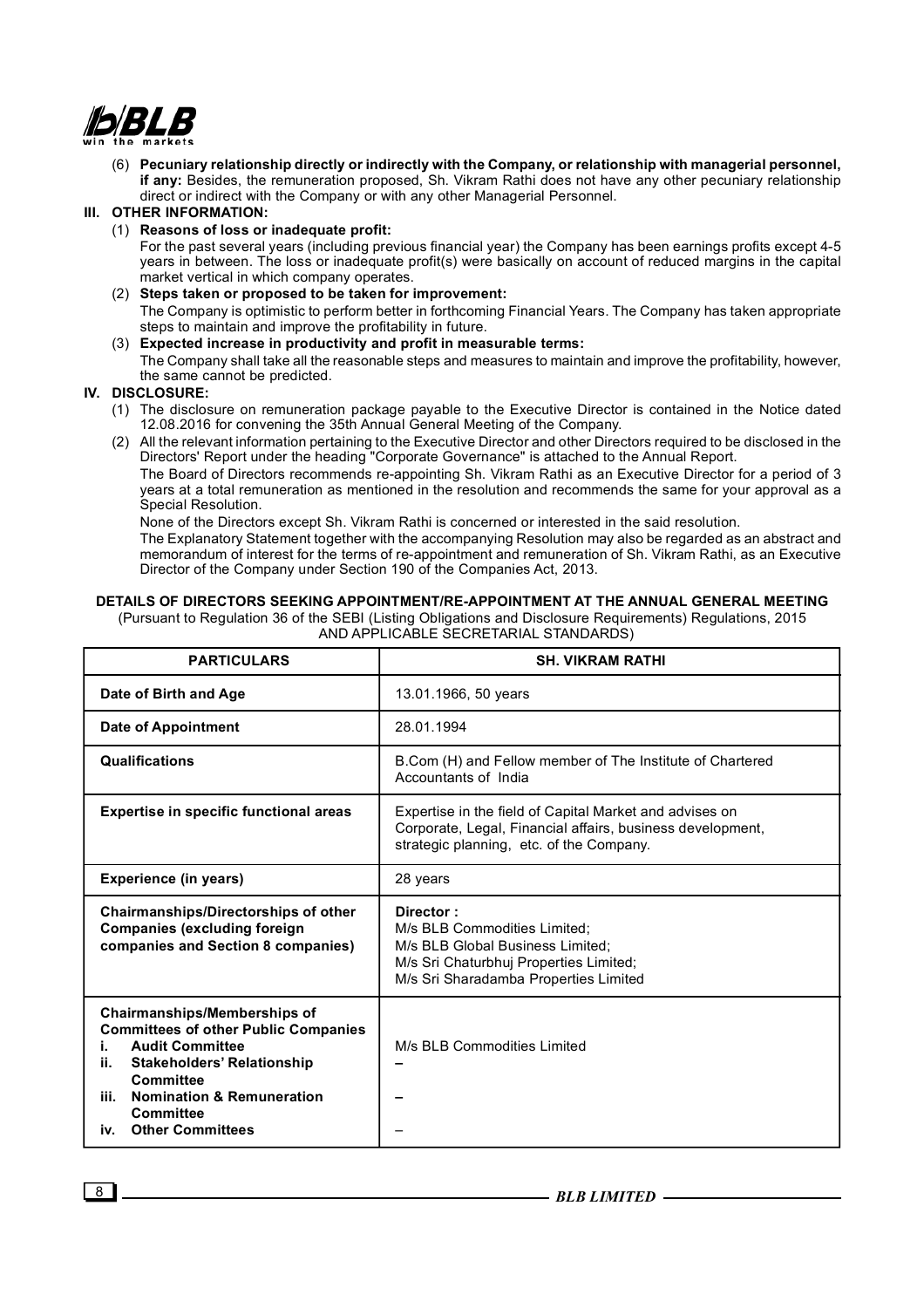

| Number of shares held in the Company                                                              | 45600 Equity Shares of Re. 1/- each                                                                              |
|---------------------------------------------------------------------------------------------------|------------------------------------------------------------------------------------------------------------------|
| <b>Last drawn Remuneration</b>                                                                    | Rs. 19,13,183/- (including Rs. 2,36,775/- incurred for leave and<br>travel allowance)                            |
| <b>Terms and Conditions of Appointment</b>                                                        | As set out in the resolution.                                                                                    |
| <b>Relationship with other Directors,</b><br><b>Manager and other Key Managerial</b><br>Personnel | He is not related to any director, manager and other key managerial<br>personnel of the personnel of the company |
| Number of board meeting attended<br>during the year                                               | 5 out of 6 board meeting held during the year                                                                    |

The Board of Directors recommends the resolution at item no. 4 as special resolution for your approval.

### **ITEM NO.5**

The Company has five Wholly Owned Subsidiary Companies namely-

- a. M/s BLB Commodities Limited;
- b. M/s BLB Global Business Limited;
- c. M/s Sri Sharadamba Properties Limited;
- d. M/s Sri Chaturbhuj Properties Limited and
- e. M/s Caprise Commodities Limited.

In order to improve the liquidity and growth of other business verticals, the Board is proposing to divest its equity holding either in full or part in M/s Sri Chaturbhuj Properties Limited and M/s Sri Sharadamba Properties Limited in the best interest of the Company. The brief of both the Companies is as under:

- 1. M/s Sri Chaturbhuj Properties Limited is an unlisted public company incorporated on 1st June, 2007. The Company is engaged in real estate business.
- 2. M/s Sri Sharadamba Properties Limited is an unlisted public company incorporated on 7th December, 2010. The Company is engaged in real estate business.

Further, the Board of Directors of the Company has in-principle approved in its meeting held on 12.08.2016, subject to approval of members and other requisite approvals, to sell its stake, either in whole or in part, in M/s Sri Chaturbhuj Properties Limited or/and M/s Sri Sharadamba Properties Limited, Wholly Owned Subsidiaries, on a future date at a price and other terms and conditions as may be mutually agreed upon between the Company and the prospective buyer(s), in order to achieve the objective of improving the liquidity position of the Company and/or subsidiaries so as to provide the impetus to future growth.

Though selling of stake, in part or as a whole, in M/s Sri Chaturbhuj Properties Limited and/or M/s Sri Sharadamba Properties Limited does not amount to sale, lease or otherwise disposal of the Undertaking of the Company in terms of the Companies Act, 2013. However, as a good governance the approval of members is being sought. None of the Directors or Key managerial personnel of the Company are in any way interested in the proposed resolution.

The Board of Directors recommends the resolution at item no. 5 as special resolution for your approval.

Plot No. 1328, Sector-28, Near HUDA Market, Faridabad-121002, Haryana CIN: L67120HR1981PLC051078 Email: infoblb@blblimited.com **(Swati Sharma)**

**Registered Office: By Order of the Board of Directors of**

*Company Secretary* Place : New Delhi Membership No. : A34698 Date : 12.08.2016 **Date : 12.08.2016** Address: 3<sup>rd</sup> Floor, ECE House, Annexe-II, 28A, Kasturba Gandhi Marg, New Delhi – 110001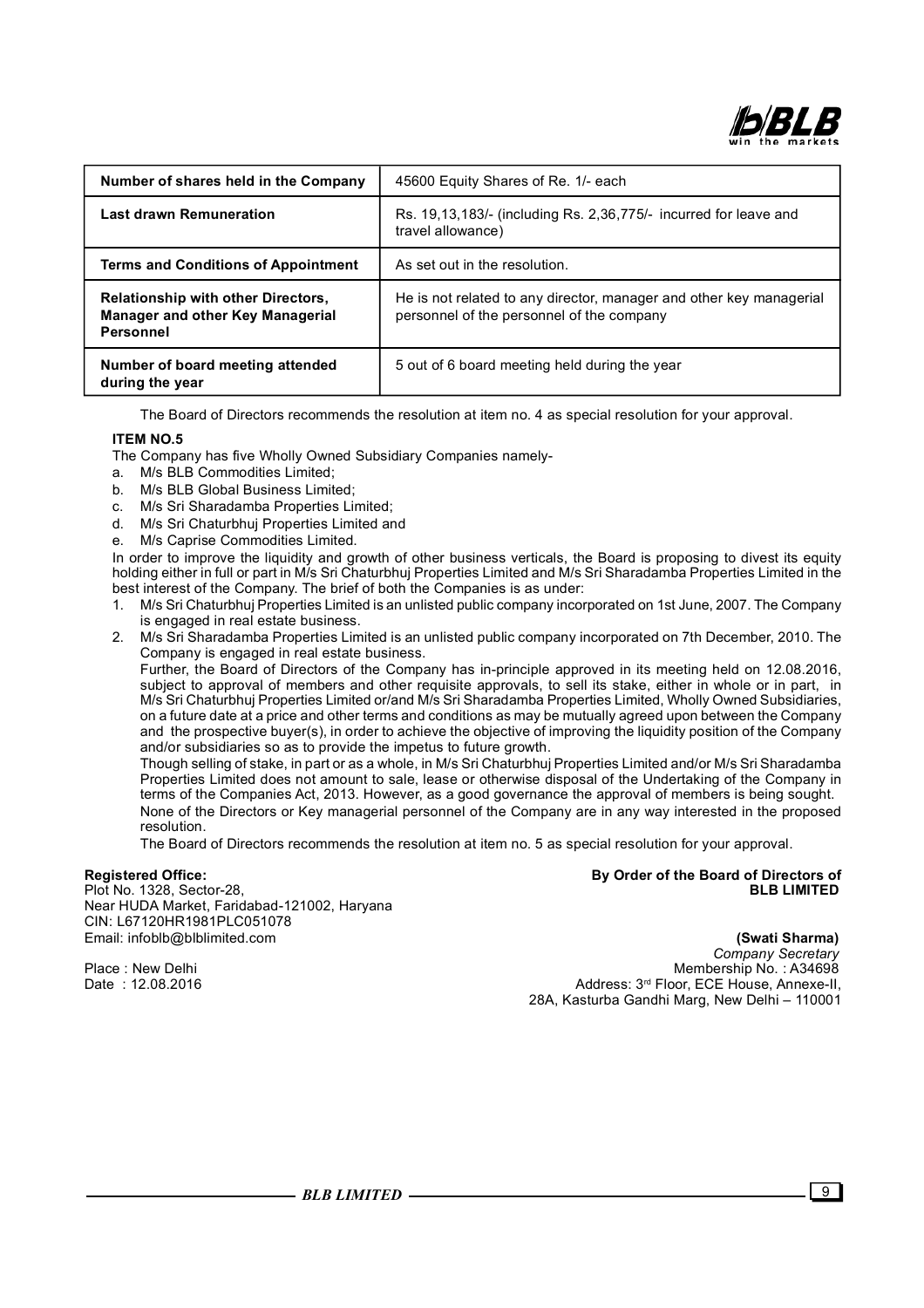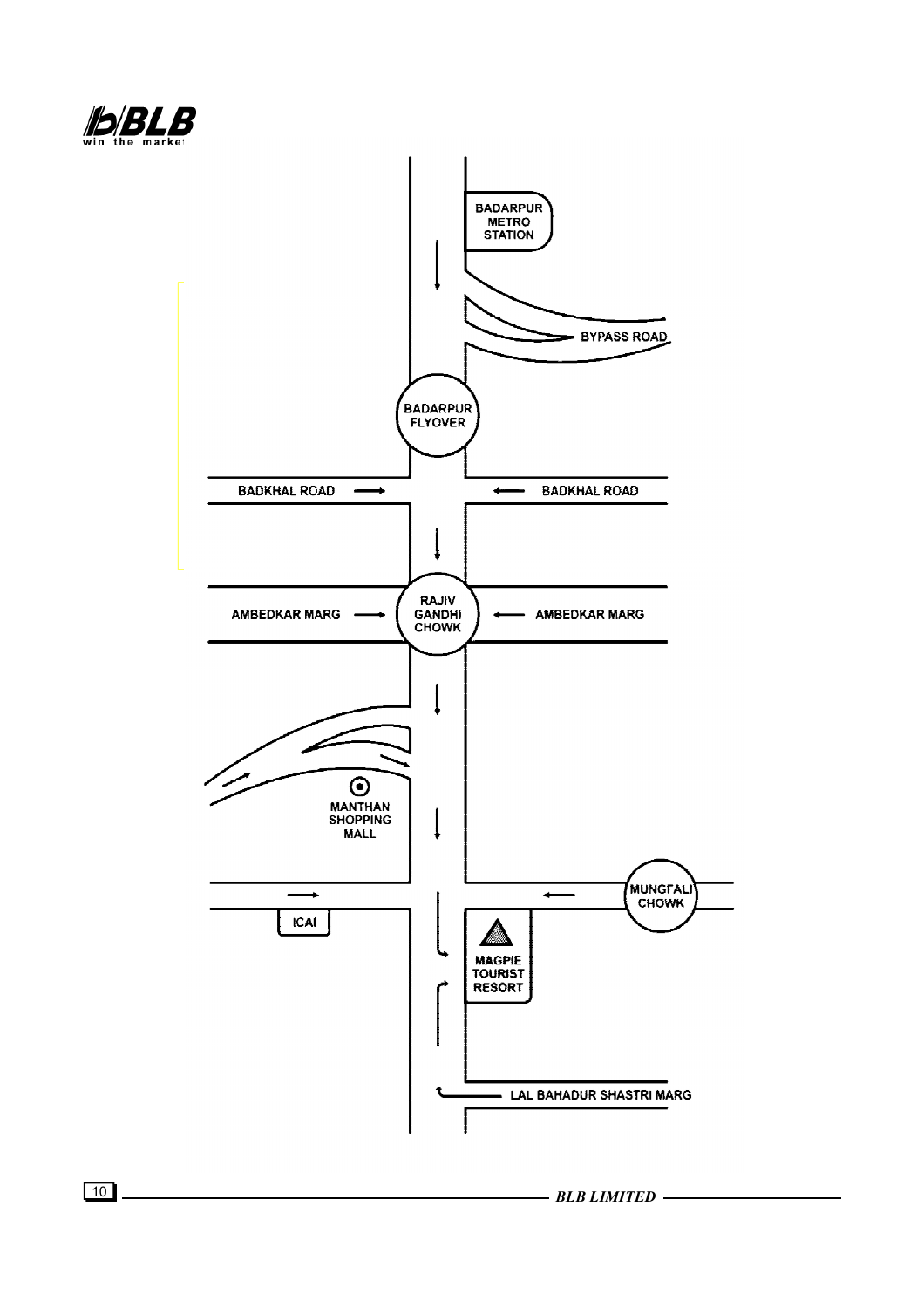|                        |                                                                                                                                                                                                                                                                                                  |                                                                                             | <b>Ib BLB</b>                                |                  |                   |
|------------------------|--------------------------------------------------------------------------------------------------------------------------------------------------------------------------------------------------------------------------------------------------------------------------------------------------|---------------------------------------------------------------------------------------------|----------------------------------------------|------------------|-------------------|
|                        | Plot No. 1328, Sector-28, Near HUDA Markets, Faridabad-121002, Haryana                                                                                                                                                                                                                           | CIN: L67120HR1981PLC051078<br>Email Id: infoblb@blblimited.com, Website: www.blblimited.com | <b>BLB LIMITED</b><br><b>ATTENDANCE SLIP</b> |                  |                   |
|                        | Member(s) or his/ her/ their proxy(ies) are requested to present this form for admission, duly signed in accordance with<br>his/her/their specimen signature(s) registered with the Company.                                                                                                     |                                                                                             |                                              |                  |                   |
| DP ID*                 |                                                                                                                                                                                                                                                                                                  |                                                                                             |                                              | Master Folio No. |                   |
| Client ID*             |                                                                                                                                                                                                                                                                                                  |                                                                                             |                                              | No. of Shares    |                   |
| Please tick in the box | I hereby record my presence at the 35th Annual General Meeting of the BLB Limited held on Tuesday, September 27, 2016<br>at 11:15 AM at Magpie Tourist Resort, (A unit of Haryana Tourism Corporation Ltd.), Sector 16A, Mathura Road,<br>Faridabad-121001, Haryana, or any adjournment thereof. |                                                                                             |                                              |                  |                   |
|                        | Members                                                                                                                                                                                                                                                                                          | Proxy                                                                                       |                                              |                  |                   |
|                        | Name of the Proxy in BLOCK Letters<br>(if applicable)                                                                                                                                                                                                                                            |                                                                                             | Member's Signature                           |                  | Proxy's Signature |
|                        | *Applicable for members holding shares in electronic form.                                                                                                                                                                                                                                       |                                                                                             |                                              |                  |                   |
|                        |                                                                                                                                                                                                                                                                                                  |                                                                                             |                                              |                  |                   |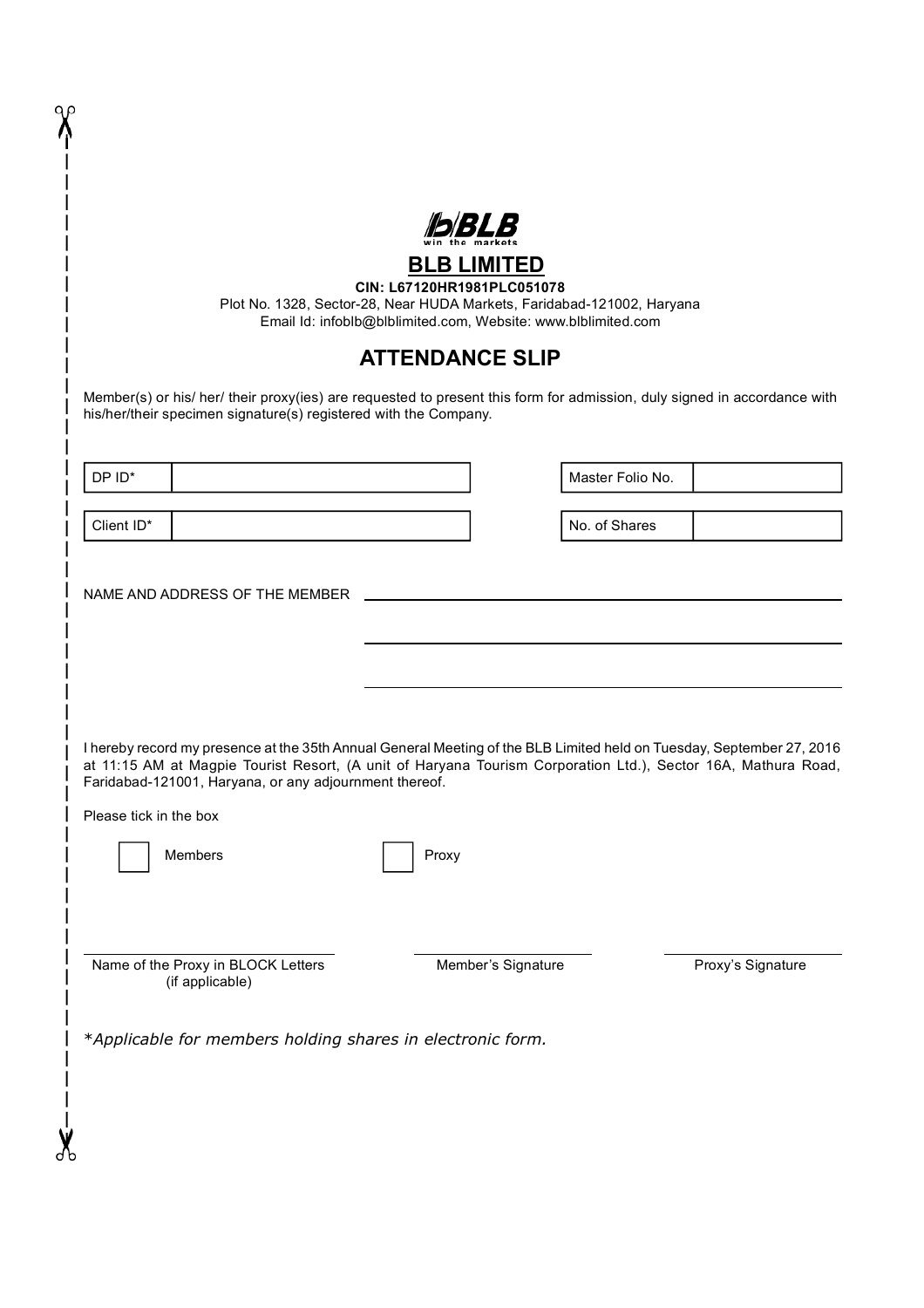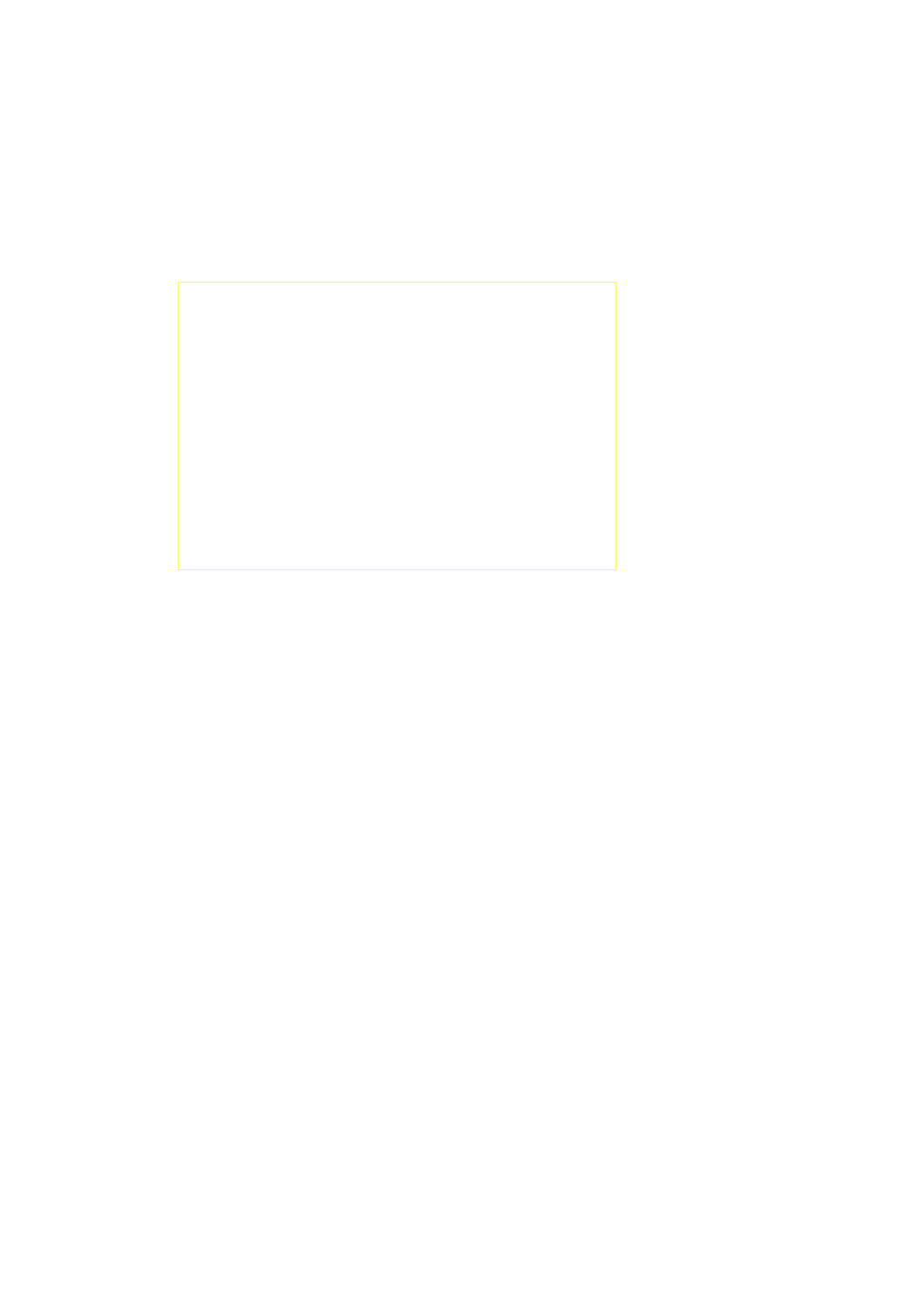|                     | <b>BLB LIMITED</b>                                                                                                                                                                                                                   |
|---------------------|--------------------------------------------------------------------------------------------------------------------------------------------------------------------------------------------------------------------------------------|
|                     | <b>PROXY FORM MGT 11</b>                                                                                                                                                                                                             |
|                     | (Pursuant to Section 105(6) of the Companies Act, 2013 and Rule 19(3) of the Companies<br>(Management and Administration) Rules, 2014]                                                                                               |
| <b>CIN</b>          | ∶L67120HR1981PLC051078                                                                                                                                                                                                               |
| Name of the company | : BLB LIMITED                                                                                                                                                                                                                        |
| Registered office   | : Plot No. 1328, Sector-28, Near HUDA Market, Faridabad-121002, Haryana                                                                                                                                                              |
| F-mail Id           | : infoblb@blblimited.com                                                                                                                                                                                                             |
| Website             | : www.blblimited.com                                                                                                                                                                                                                 |
|                     | Name of the member (s): $\sqrt{\frac{1}{2} \sum_{r=1}^{r} (r - 1)^r}$                                                                                                                                                                |
| Registered address  |                                                                                                                                                                                                                                      |
| E-mail Id           |                                                                                                                                                                                                                                      |
| Master Folio No.    | <u>. In the contract of the contract of the contract of the contract of the contract of the contract of the contract of the contract of the contract of the contract of the contract of the contract of the contract of the cont</u> |
| $*$ DP ID :         |                                                                                                                                                                                                                                      |
| * Client ID         |                                                                                                                                                                                                                                      |
|                     |                                                                                                                                                                                                                                      |
| Name<br>1.          |                                                                                                                                                                                                                                      |
|                     |                                                                                                                                                                                                                                      |
|                     |                                                                                                                                                                                                                                      |
| 2.<br>Name          |                                                                                                                                                                                                                                      |
|                     |                                                                                                                                                                                                                                      |
| 3.<br>Name          |                                                                                                                                                                                                                                      |
|                     |                                                                                                                                                                                                                                      |

 $\chi$ 

 $\chi$ 

as my/our proxy to attend and vote (on a poll) for me/us and on my/our behalf at the 35th Annual General Meeting of the Company, to be held on Tuesday, the 27th day of September, 2016 At 11:15 A.M. at Magpie Tourist Resort, (A unit of Haryana Tourism Corporation Ltd.), Sector 16A, Mathura Road, Faridabad-121002, Haryana or any adjournment thereof in respect of such resolutions as are indicated below :